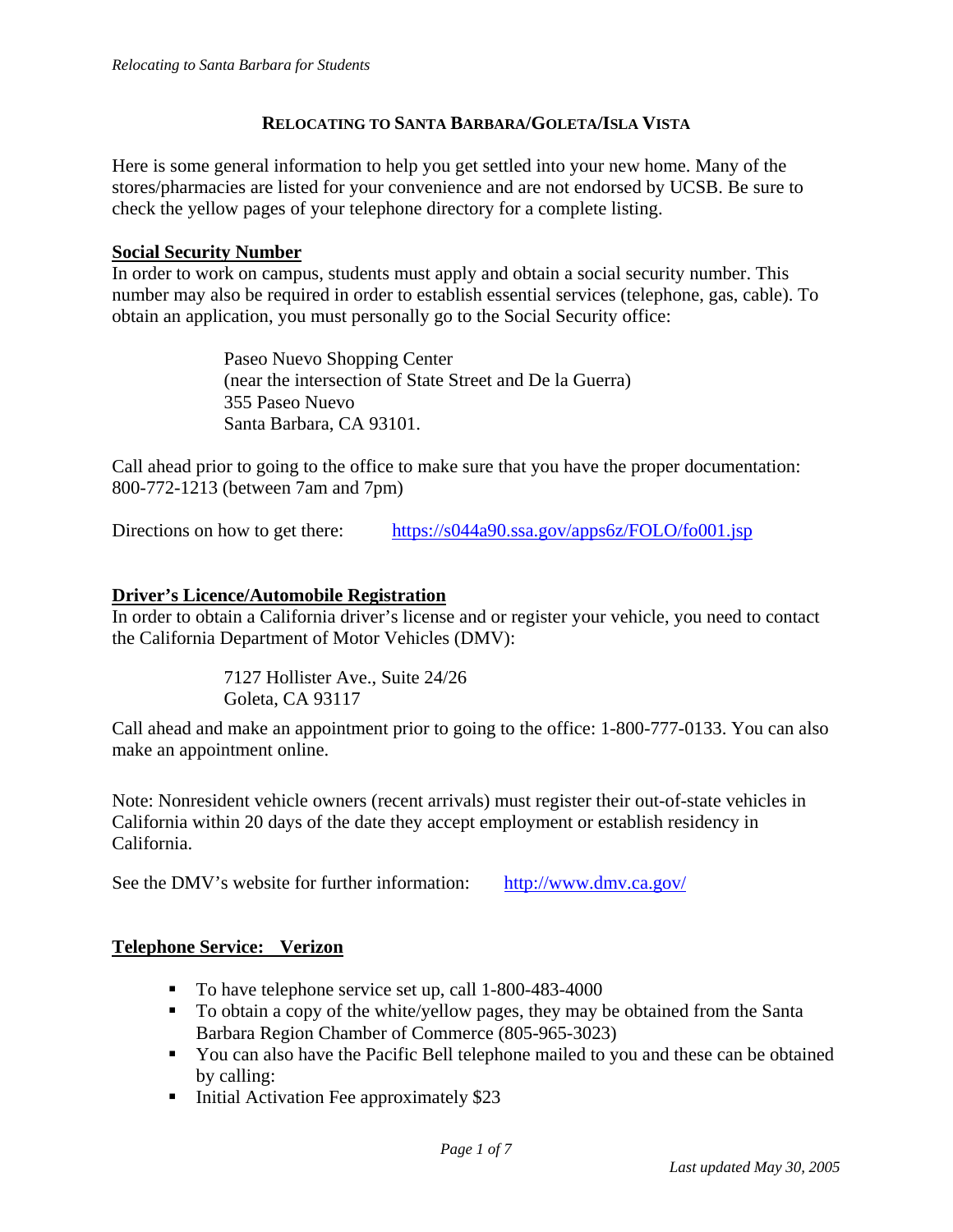- Basic charges are approximately \$25/month
- http://www22.verizon.com/
- **There are a variety of long distance carriers including Sprint and Verizon. You should** select a long distance plan that is right for you depending on when and where you call.

#### **Electricity: Southern California Edison**

- To have electricity set up, call 1-800-684-8123
- Basic charges are approximately \$25/month for 1 person
- http://www.sce.com/sc3/default.htm

#### **Gas: Sempra The Gas Company**

- To have gas set up, call 1-800-427-2200
- $\blacksquare$  Initial Deposit of \$20
- **525 Service Establishment Charge to set up service**
- http://www.socalgas.com/

#### **Water: Goleta Water**

- **Most apartments include water as part of their Rental agreement**
- $964-6761$

#### **Cable: Cox Communications**

- $\blacksquare$  To have cable set up, call (805-683-6651)
- www.cox.com/santabarbara

#### **Internet access:**

Dial-up

- UCSB has free dial-up modems that can be accessed for email. 30 minute limit: 893-3000 2 hour limit: 893-8400
- Check the yellow pages of the telephone directory for a listing of ISP's offering dialup access.

#### DSL:

- Verizon offers DSL service. To set up, call 1-877-462-5005
- Also check the yellow pages of up-to-date listings of other companies that may offer this service.

#### Cable:

 Cox Communications offers cable service. To set up, call 805-683-6651. www.cox.com/santabarbara Cable modem purchase approximately \$100 Monthly charges are around \$35/month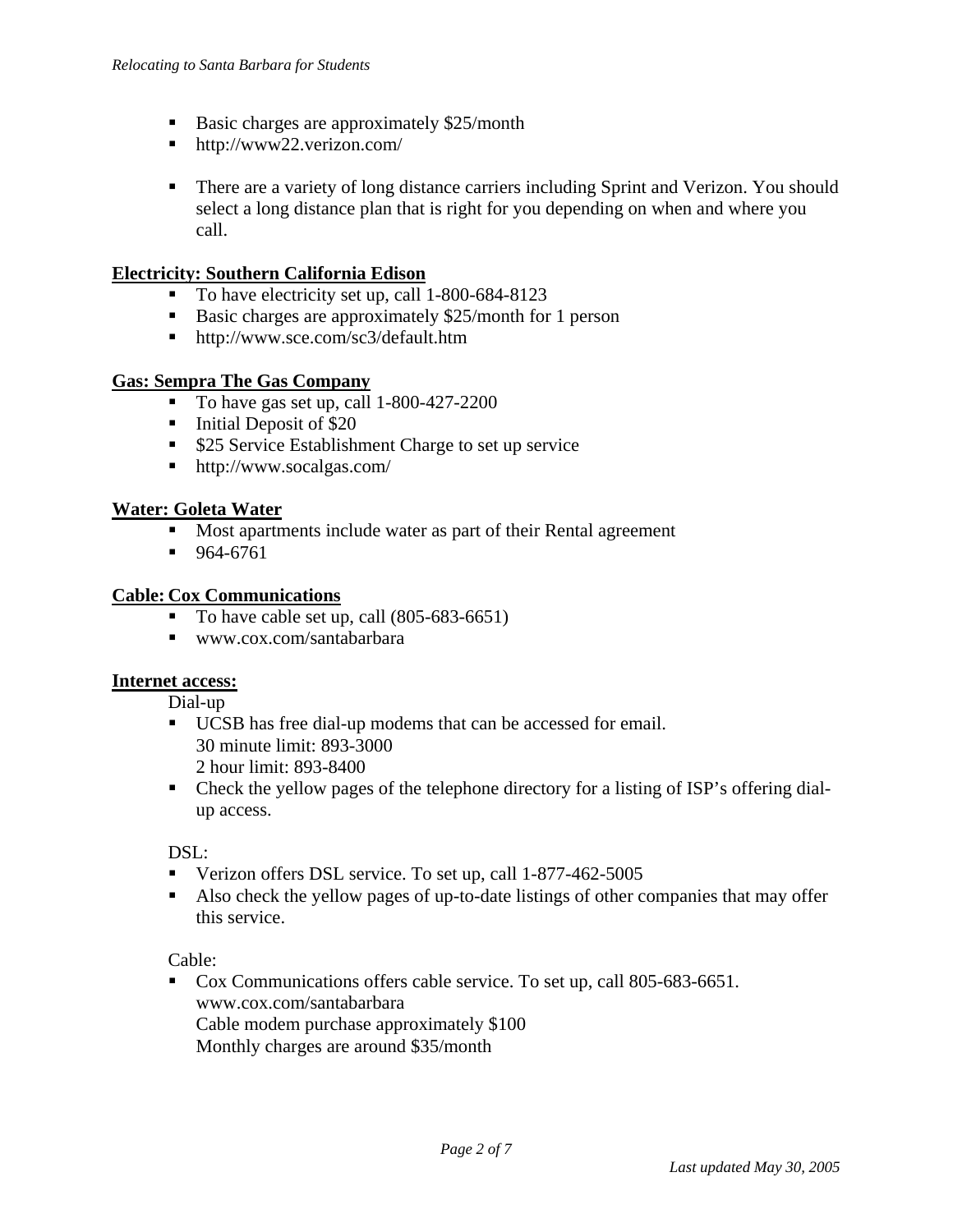### **Newspapers**

 Santa Barbara News-Press – comprehensive coverage for the Santa Barbara/Goleta region. www.newspress.com For delivery service, call 1-800-654-3292 or 966-7171

Look in Sunday's paper for complete classified/apartment listings

- Santa Barbara Independent news and entertainment paper http://www.independent.com Free, weekly.
- Daily Nexus UCSB's student newspaper http://www.dailynexus.com/index.php

## **Apartment Listings**

To find accommodation **on-campus**, visit the University Housing website at http://www.housing.ucsb.edu/

To find accommodations **off-campus**, there are a variety of places to look.

- UCSB's Community Housing Rental Listing Service http://www.housing.ucsb.edu/hchoices/cho-general-info.htm
- Santa Barbara News-Press Listings (Sunday paper has complete listings)
- http://www.sbnewspress.com/npsite/classified.html
- Real Estate Property Management Groups also have listings of available apartments. Partial list:

Bartlein & Company, Inc. 3944 State Street, #200, Santa Barbara CA (805-569-1121) BDC Management, Inc. 5383 Hollister Ave, Santa Barbara CA (805-964-7200) Property One Mgmt 3324 State Street, Santa Barbara (805-659-1311)

- Also look under "Apartments" in the yellow pages directory for a partial list of apartment complexes that you can contact for apartment availability.
- Complete Listings of apartments can be found in the Sunday edition of the Santa Barbara News-Press.

## **Banks**

Here are a few banks in the vicinity of UCSB. You should check your yellow pages directory to find a bank that is suitable for you.

| $\blacksquare$ Wells Fargo     | 195 N. Fairview Ave | 805-967-1242 |
|--------------------------------|---------------------|--------------|
| ■ Bank of America              | 5892 Calle Real     | 805-683-4536 |
| • Mid-State Bank               | 5956 Calle Real     | 805-967-0451 |
| ■ Santa Barbara Bank $&$ Trust | 299 N. Fairview Ave | 805-683-1403 |
| • Golden One Credit Union      | 5176 Hollister Ave  | 877-465-3361 |

Wells Fargo and Golden One Credit Union have automated teller machines (ATM) on campus.

Note: International students may not be able to obtain a credit card for about 1 year after residency in the U.S. Your bank can issue you a check card that allows you to withdraw cash.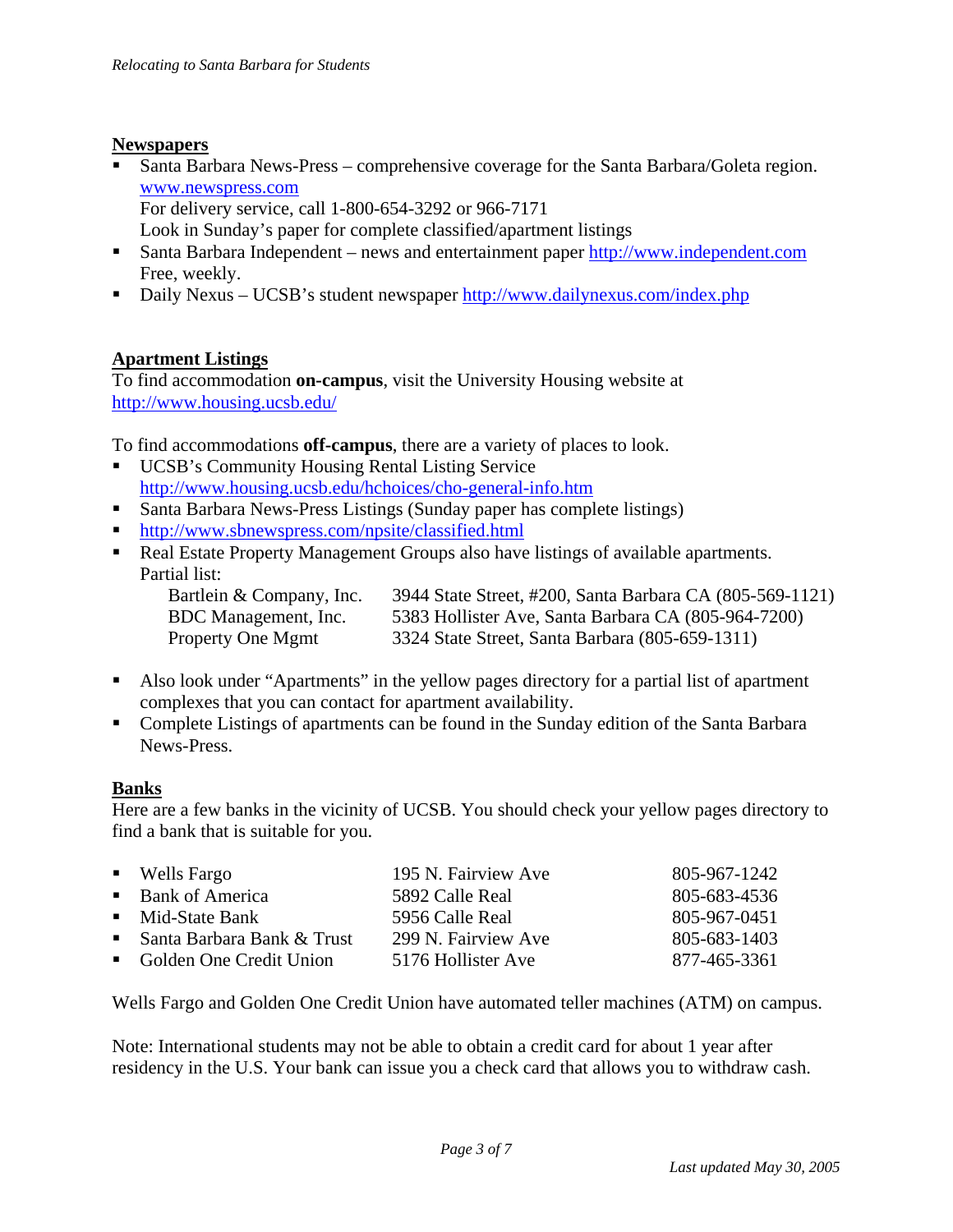**Transferring Funds:** The most convenient and efficient way to transfer money from your country to the USA is to wire money to:

**Bank of America, Goleta Branch, #416 Routing Number: 122 000 661** 5892 Calle Real Goleta, California 93117 USA Phone: (805) 564-2064

**You must open an account with this bank before transferring funds there.** The funds should be payable to you, and contain your expected date of arrival. A US mailing address should also be included. To open an account at Bank of America, visit http://www.bankofamerica.com/

### **Post Offices**

There are 2 full service United States Postal offices in the Goleta area:

 130 S. Patterson Ave, Goleta, CA 93111 7127 Hollister Ave, Suite 2, Goleta, CA 93118

Longs Drugs also offers limited services at 5874 Calle Real, Goleta, CA Phone: 805-964-6991

UCSB offers limited services in the basement of the University Center (UCEN). Call 893-8253 for more information

### **Grocery Stores**

Grocery stores within 10 minutes driving from UCSB:

|              | • VONS                        | 163 S. Turnpike Rd            | 967-2181 |
|--------------|-------------------------------|-------------------------------|----------|
|              |                               | 175 N. Fairview Avenue        | 967-4846 |
|              | • Albertsons                  | 5801 Calle Real               | 964-2318 |
|              |                               | 7127 Hollister Ave            | 968-3558 |
|              | $\blacksquare$ Trader Joe's   | 5767 Calle Real               | 692-2334 |
| $\mathbf{u}$ | Costco                        | 7095 Marketplace Drive        | 685-4461 |
|              | • Isla Vista Food Cooperative | 6575 Seville Road, IV         | 968-1401 |
|              | • Isla Vista Market           | 939 Embarcadero Del Norte, IV | 968-3597 |

Check the local yellow pages directory for a complete listing.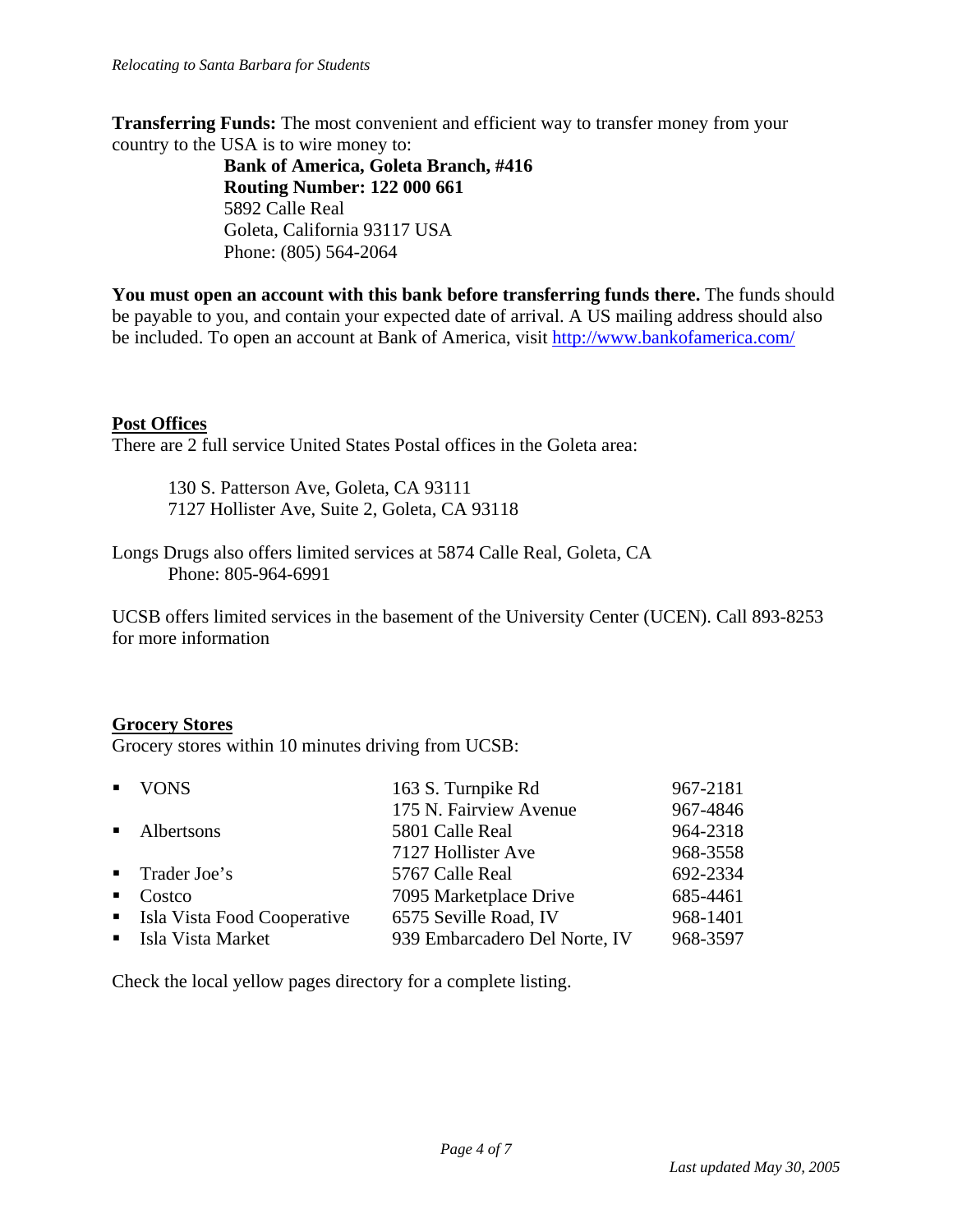## **Drug Stores**

In the Goleta Area, there are numerous drug stores:

| $\blacksquare$ Longs         | 5875 Calle Real     | 964-6991 |
|------------------------------|---------------------|----------|
| $\blacksquare$ Walgreens     | 5900 Calle Real     | 967-5977 |
| $\blacksquare$ Save-On Drugs | 189S. Turnpike Road | 967-4525 |
| $\blacksquare$ Rite-Aid      | 199 N. Fairview Ave | 964-9892 |
|                              | 7127 Hollister Ave  | 968-2954 |
|                              |                     |          |

Check the local yellow pages directory for a complete listing.

## **Mall / Shopping**

| K-Mart                                                  | 6865 Hollister Ave, Goleta                                                                                                                  | 805-968-4462 |
|---------------------------------------------------------|---------------------------------------------------------------------------------------------------------------------------------------------|--------------|
| restaurants and other amenities                         | Camino Real Marketplace 6950 Marketplace Drive, Goleta<br>Staples, Home Depot, Linen & Things, Costco, CompUSA, Borders, Hallmark, few      | 805-685-7798 |
| 5 Points Shopping Center<br>retail stores               | 3965 State Street (Off Highway 101 on La Cumbre exit)<br>Ross Store, Albertson's, Big 5 Sporting Goods, Blockbuster Video, Petco and other  |              |
| La Cumbre Plaza                                         | 121 S. Hope Ave<br>Sears, Robinsons-May, and other retail stores                                                                            | 805-687-6458 |
| ٠                                                       | Paseo Nuevo Shopping Center/State Street 651 Paseo Nuevo/State Street 805-963-7147<br>Nordstrom, Macys, restaurants and other retail stores |              |
| Isla Vista<br>п<br>bike shops and other services        | Embarcadero Del Norte area (approximately 900 block)<br>Student residential community with various eateries, grocery stores, coffee shops,  |              |
| <b>UCSB</b> Bookstore<br>http://www.bookstore.ucsb.edu/ | UCEN, UCSB                                                                                                                                  | 805-893-2330 |
| <b>Photocopying services</b>                            |                                                                                                                                             |              |
| Kinko's                                                 | 5749 Calle Real, Goleta                                                                                                                     | 805-964-3522 |
| Fed-Ex/Kinkos                                           | <b>UCEN, UCSB</b>                                                                                                                           | 805-893-3869 |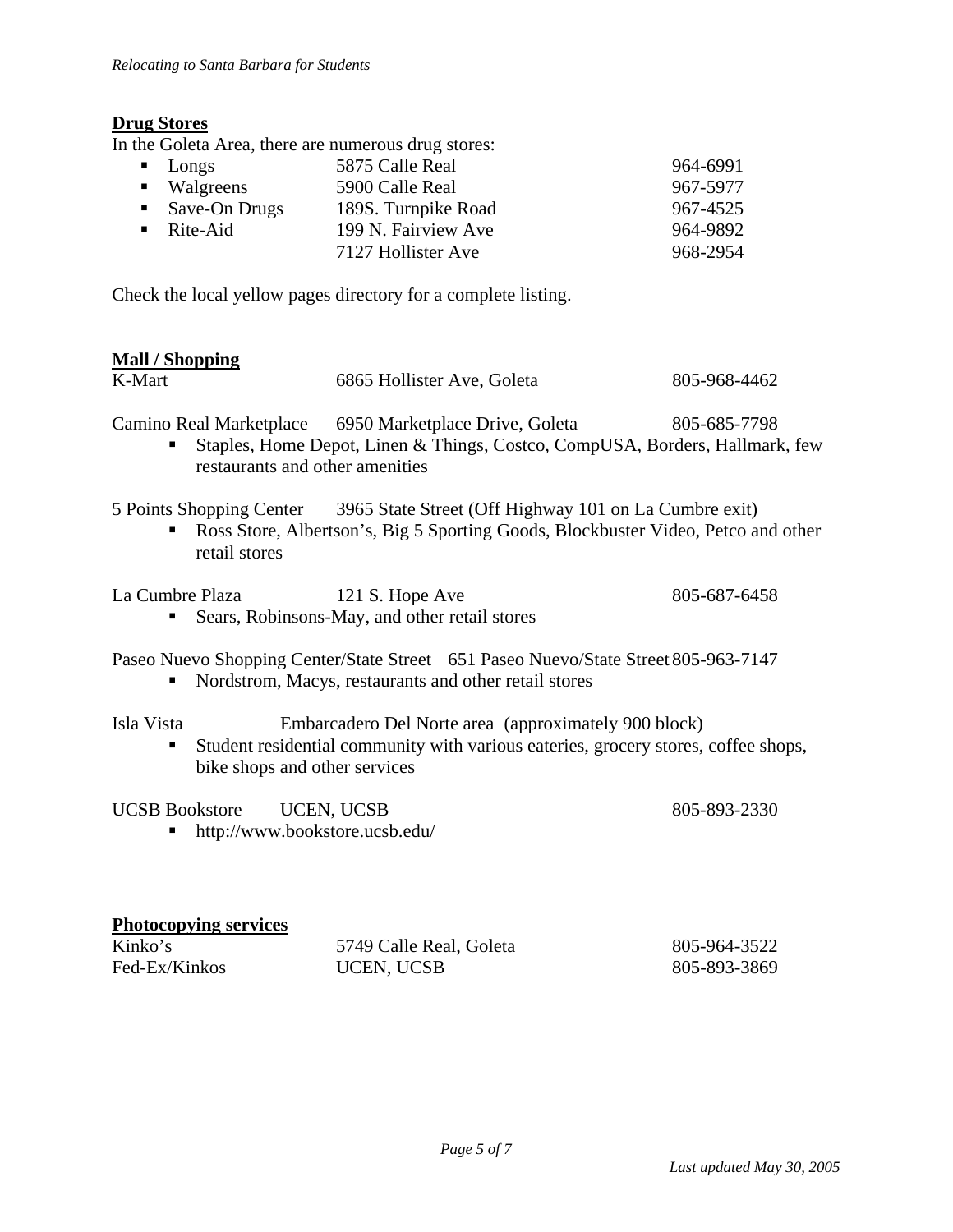### **Health Services / Hospital**

| <b>Student Health Services</b>                                | Building 588, UCSB                              | 805-893-3371                 |  |  |
|---------------------------------------------------------------|-------------------------------------------------|------------------------------|--|--|
| http://www.sa.ucsb.edu/studenthealth/                         |                                                 |                              |  |  |
| Goleta Valley Cottage Hospital<br>www.cottagehealthsystem.org | 351 S. Patterson Ave                            | 805-967-3411<br>805-681-6473 |  |  |
| Santa Barbara Cottage Hospital<br>www.cottagehealthsystem.org | Pueblo @ Bath Street, SantaBarbara 805-682-7111 |                              |  |  |

The Graduate Student Health Insurance Plan (GSHIP) is offered at UCSB. Check with Student Health if you have any questions.

### **Student Clubs and Societies**

Clubs and organizations offer opportunities to meet new people, develop leadership skills, integrate course work with practical experiences, and gain a well-rounded education. There are over 250 active organizations at UCSB. A comprehensive list can be found here: http://www.sa.ucsb.edu/orgs/

#### **International Students**

Maintaining your visa and other travel related information up to date is more important now than ever before. Visit the Office of International Students and Scholars (OISS) page often on updates on policy and procedures for international students.

#### http://www.oiss.ucsb.edu

For specific inquiries, please visit or call the OISS office in Building 434 or call 805-893-2929.

### **English as a Second Language (ESL) classes**

Check the Department of Linguistics for class schedules

■ http://www.esl.ucsb.edu/index.html

Or you can call or visit their offices at: Department of Linguistics, Division of Humanities and Fine Arts, South Hall 3607; Telephone (805) 893-3776